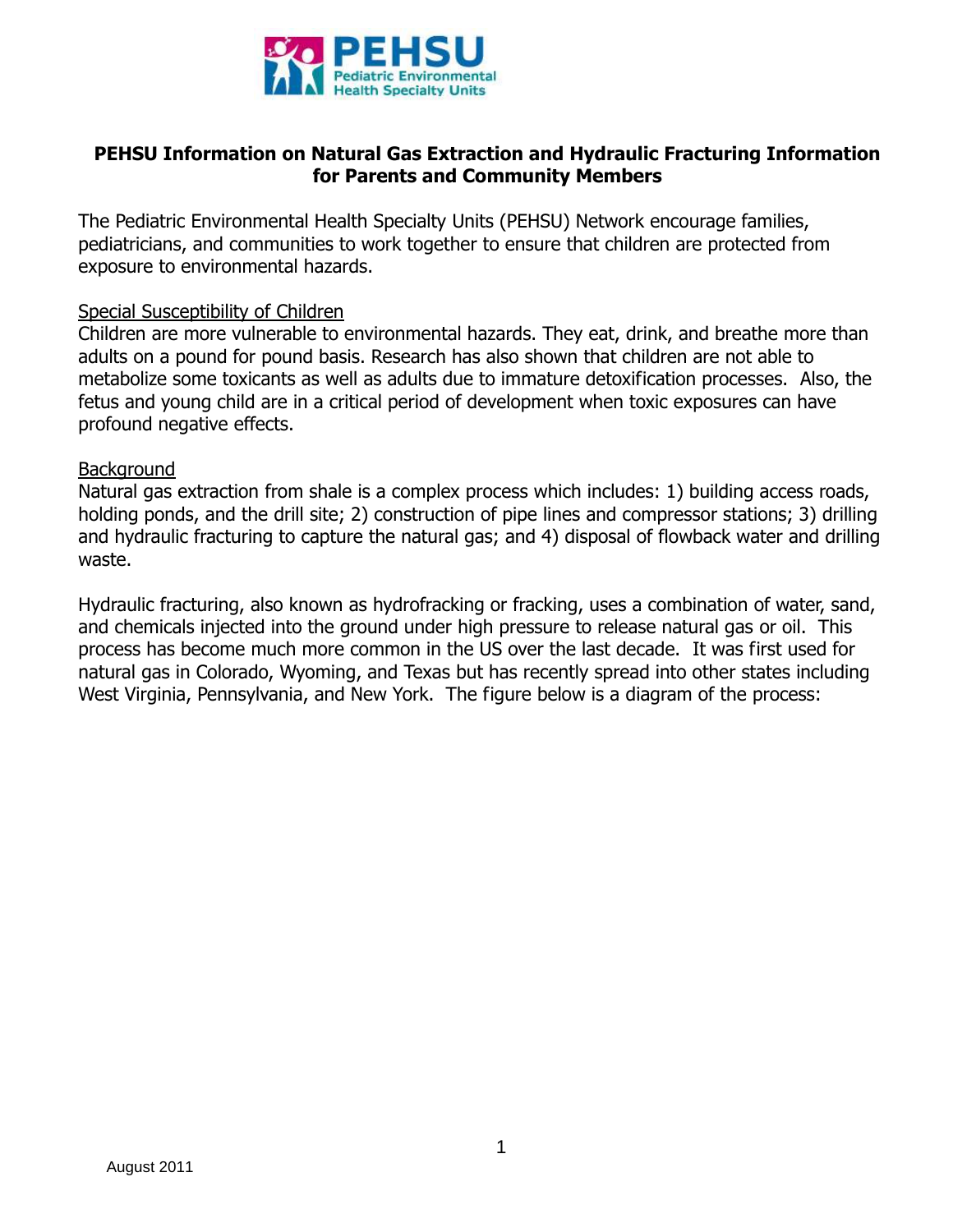

### Health Issues

Questions have been raised about the possible health effects of air and water pollution caused by Natural gas extraction/Hydraulic fracturing (NGE/HF). The Pediatric Environmental Health Specialty Unit (PEHSU) network, which consists of experts throughout the country dedicated to preventing poor health outcomes in children from environmental causes, developed this fact sheet. There is little research on the health effects to children from NGE/HF. Because many questions remain unanswered, the PEHSU network recommends a cautious approach to toxicants in general and to the NGE/HF process specifically.

### Water Contamination

One of the potential routes of exposure to toxins from the NGE/HF process is the contamination of drinking water, including public water supplies and private wells. This can occur when geologic fractures extend into groundwater or from leaks from the natural gas well if it passes through the water table. In addition, drilling fluid, chemical spills, and disposal pit leaks may contaminate surface water supplies. A study conducted in New York and Pennsylvania found that methane contamination of private drinking water wells was seen in areas close to active natural gas drilling. (Osborne SG, et al., 2011). While many of the chemicals used in the drilling and fracking process are not disclosed, the list includes benzene, toluene, ethyl benzene, xylene, ethylene glycol, glutaraldehyde, hydrochloric acid, and hydrogen treated light petroleum distillates. These substances have a wide spectrum of potential toxic effects on humans ranging from cancer to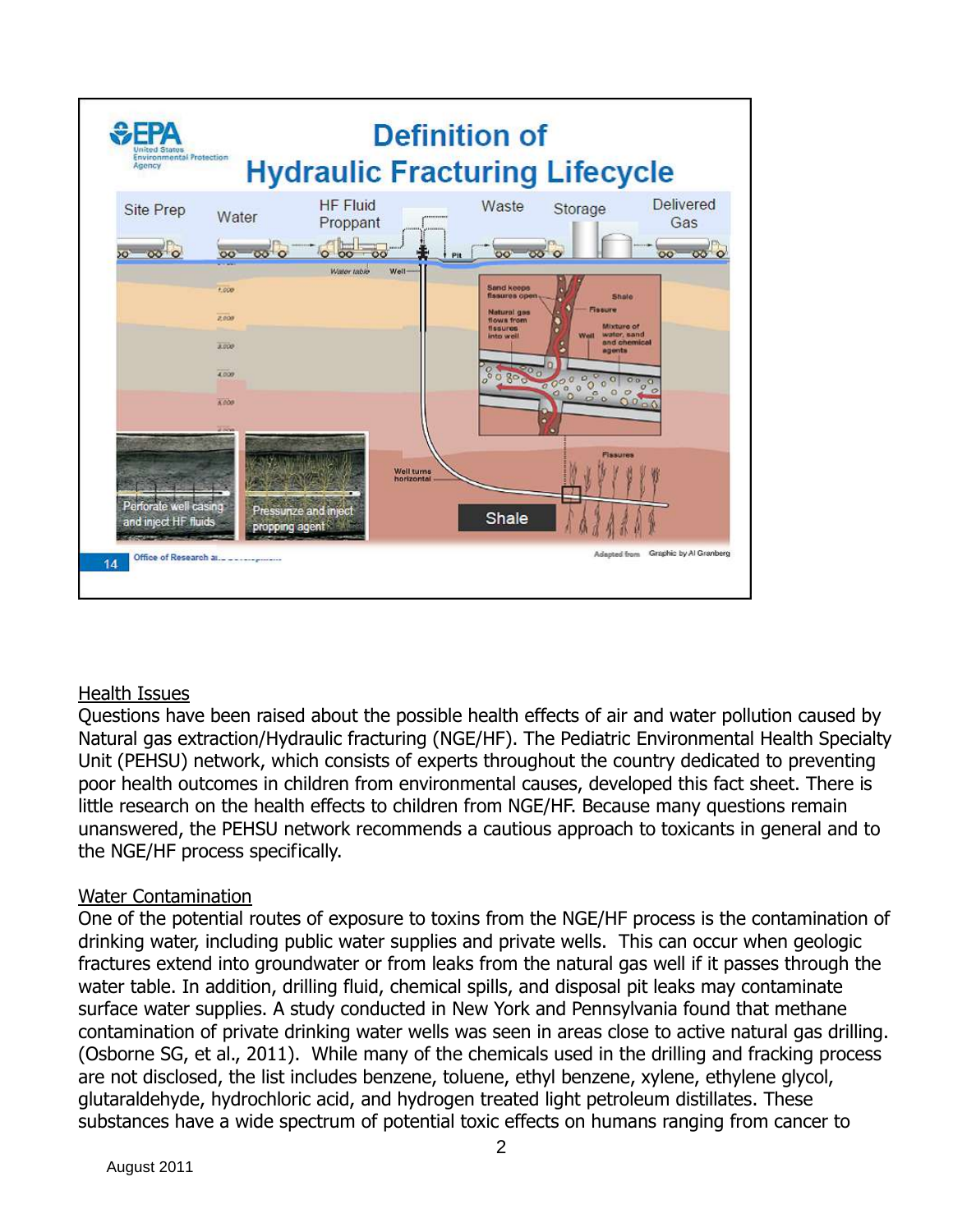adverse effects on the reproductive, neurological, and endocrine systems (ATSDR, Colborn T, et al, U.S. EPA 2009).

# Air Pollution

Sources of air pollution around a drilling facility include diesel exhaust from the use of machinery and heavy trucks, and emissions from the drilling and NGE/HF processes. These air pollutants are associated with a spectrum of health effects in humans. Particulate matter air pollution (dust), for example, has been linked to lung illnesses, wheezing in infants, cardiovascular events, and premature death (Laden F, et al, Lewtas J, Ryan PH, et al, Sacks JD, et al). Since each fracturing event at each well requires up to 2,400 industrial truck trips, residents near the site and along the truck routes may be exposed to increased levels of these air pollutants (New York State DECDMR, 2009).

Volatile organic compounds can escape from the wells and combine with nitrogen oxides to produce ozone (CDPHE 2008, CDPHE 2010). Due to its inflammatory effects on the lung system, ozone has been linked to asthma attacks. Elevated ozone levels have been found in rural areas of Wyoming, partially due to natural gas drilling in these locations. (Wyoming Department of Environmental Quality, 2010). In an air sampling study from 2005 to 2007 conducted in Colorado, researchers found that air benzene concentrations approached or exceeded standards at sites with oil or gas drilling (Garfield County PHD, 2007). Benzene exposure during pregnancy has been associated with neural tube defects (Lupo PJ, et al) and childhood leukemia (Whitworth KW, et al., 2008).

## Noise Pollution

Noise pollution from the drilling process and resulting truck traffic has not been adequately evaluated, but since drilling sites have been located close to housing in many locations, noise from these industrial sources might impact sleep, and that has been associated with negative effects on learning and other aspects of daily living (Stansfeld SA, et al., 2003, WHO 2011).

## Recommendations

In light of the lack of research on the possible health effects from gas and oil well operations located near human habitation, as well as considering the unique vulnerability of children, the PEHSU network recommends the following:

- Continuing to monitor water quality, noise levels, and air pollution in areas where NGE/HF sites are located near communities.
- Monitoring the health impacts of persons living in the area with research studies.
- Increasing the awareness of community healthcare providers about the possible health consequences of exposures from the NGE/HF processes, including occupational exposures to workers and the issue of take-home toxics (e.g., clothing and boots contaminated with drilling muds).
- Disclosure of all chemicals used in the drilling and NGE/HF to ensure that exposures are handled appropriately and to ensure that monitoring programs are adequate.
- Given the short half-lives of volatile organic compounds and the fact that many of the NGE/HF chemicals have not been disclosed, blood testing should not be performed unless there has been a known, direct exposure.